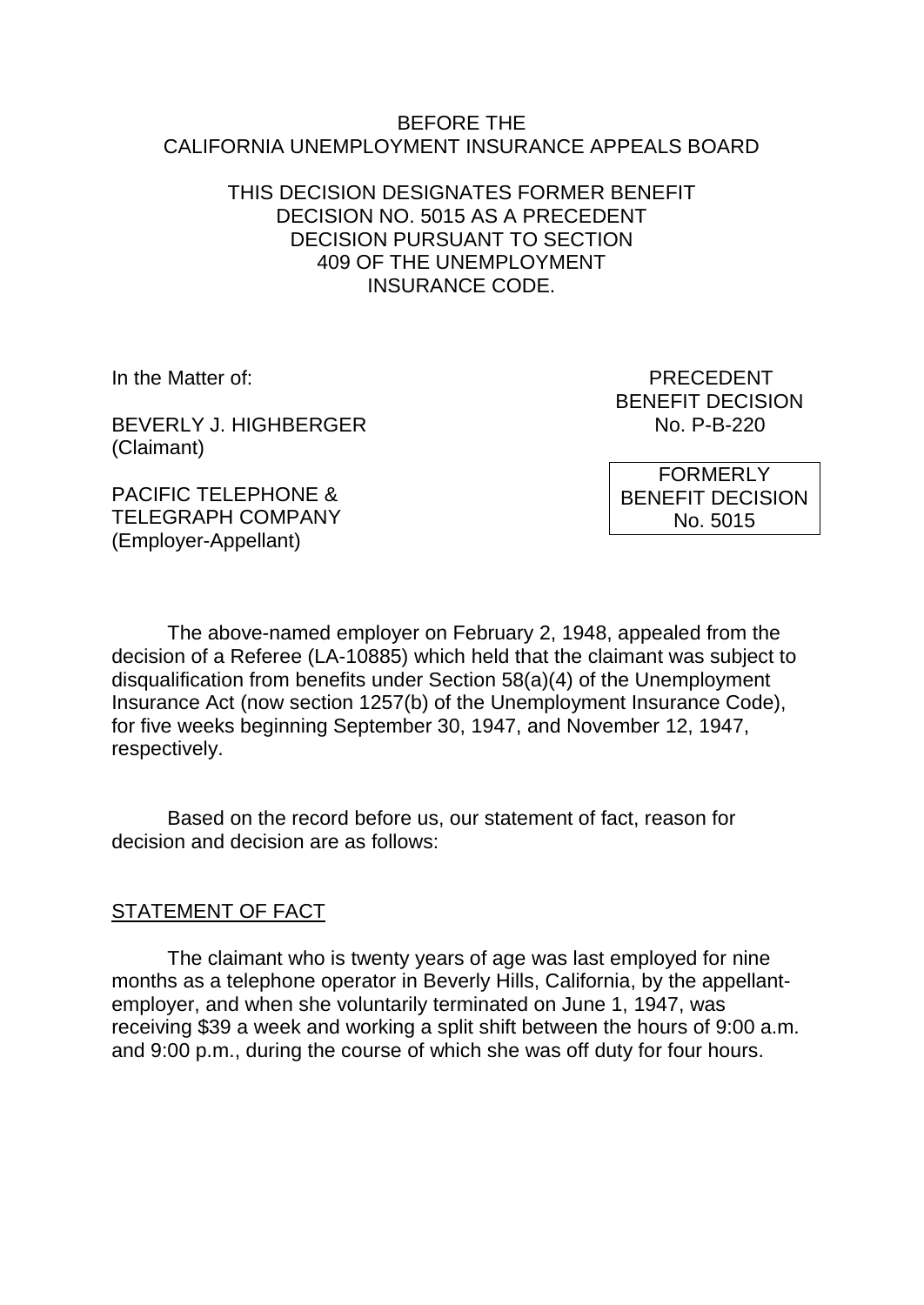Claimant who has completed two years of college had worked for the employer as a part-time telephone operator from December, 1943, to December, 1944, working a shift from 5:00 p.m. to 9:00 p.m. She also had experience as a stock clerk and file clerk gained during three months of a school vacation in 1943. In addition the claimant is able to type at the rate of 50 words a minute.

On September 23, 1947, the claimant was registered for work as a telephone operator and filed a claim for benefits in the Hollywood office of the Department of Employment. The employer protested payment of benefits and on December 16, 1947, a determination was issued by the Department of Employment in Culver City, to which the claim was transferred on November 7, 1947, holding the claimant eligible for benefits. From this determination the employer appealed to a referee. The referee modified the determination holding the claimant subject to disqualification from benefits beginning September 30, 1947, for a five-week period and from November 12, 1947, for a five-week period on the grounds that the claimant had refused offers of suitable work on those dates without good cause. The referee further held that the claimant was available for work. It is from this latter holding that the appellant-employer has appealed to this Appeals Board.

Claimant left her employment with the appellant-employer on June 1, 1947, shortly after her marriage because her husband was unable to drive her to and from work while she was employed on a split shift. Prior to her marriage the claimant's father had transported her to and from work.

On September 30, 1947, the appellant-employer sent to the claimant a written offer of employment as a telephone operator at a wage of \$39 per week for a forty-hour week at its Beverly Hills branch. The offer did not specify the hours of work since such hours would have to be determined by the needs of the branch office and the priority of other employees whose seniority entitled them to the more desirable working hours. When the offer was made it was likely that the claimant would be placed on a split shift and late hours. The claimant refused this offer of employment because she wanted daytime hours. On October 24, 1947, the Department disqualified the claimant for five weeks for refusing this offer of work and no appeal was taken therefrom.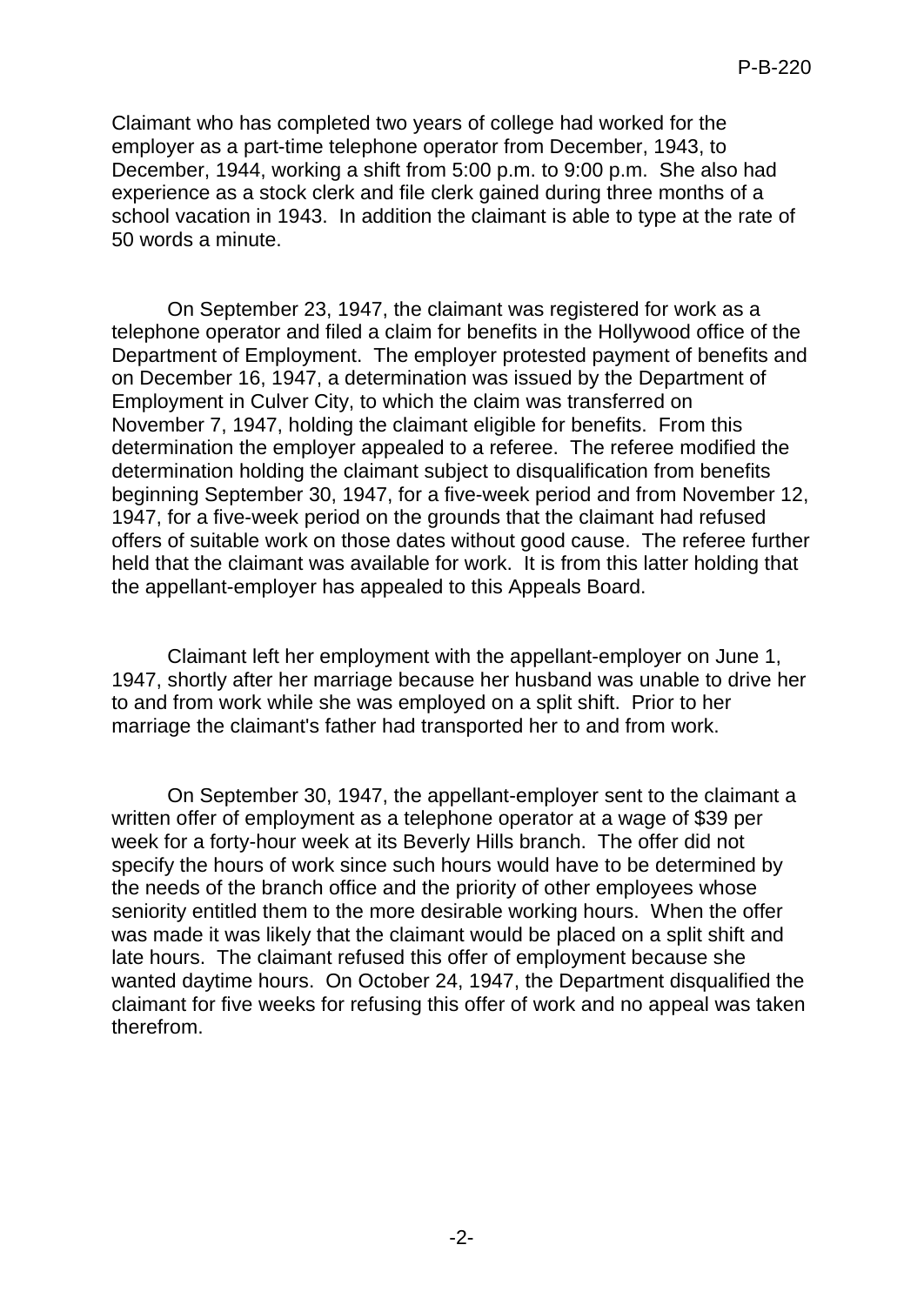On November 12, 1947, the employer repeated its offer to employ the claimant in its Beverly Hills branch. On December 16, 1947, the Department determined as to this offer that the claimant had good cause for refusing it.

On November 28, 1947, the employer offered similar employment to the claimant at a downtown Los Angeles branch office. On December 16, 1947, the Department determined that the claimant had good cause for refusing this offer. Another offer of the same kind of work in the Santa Monica office was made by the employer to the claimant on December 9, 1947. The same conditions of re-employment existed with reference to these offers as were present in the offers of September 30, 1947, and November 12, 1947. The claimant refused the offer of November 28, 1947, because she would have to work a split shift; and because of the distance to the work, she would be away from her home from early morning until late in the evening. The claimant would have been off work a period of four hours during the shift. The claimant made no reply to the offer of December 9, 1947. As to the offer of December 9, 1947, the Department determined that the claimant had refused an offer of suitable work without good cause. The claimant did not appeal to a Referee from this disqualification.

Public transportation available to the claimant from her residence to the Beverly Hills office of the employer, required a travel time one way of not in excess of thirty minutes, exclusive of the time necessary to walk from her home to the place where she boarded the public conveyance and from the place where she left the conveyance to the office. Claimant lived four blocks from the point where she would board the conveyance and the cost one way was twenty-five cents. A transfer from one bus to another was required along the route and would bring the claimant within two blocks of the office. The actual travel time one way from the vicinity of the claimant's residence to Santa Monica was twenty minutes. A period of approximately an hour would be required for the claimant to go from her residence to the employer's downtown Los Angeles office. A walk of several blocks from her residence was necessary to get the transportation.

Except for her unwillingness to accept split shift work involving night hours with her former employer, the claimant imposed no unreasonable restrictions upon acceptable employment. She made reasonable efforts to secure work in her own behalf and opportunities existed in a labor market for work within the claimant's qualifications.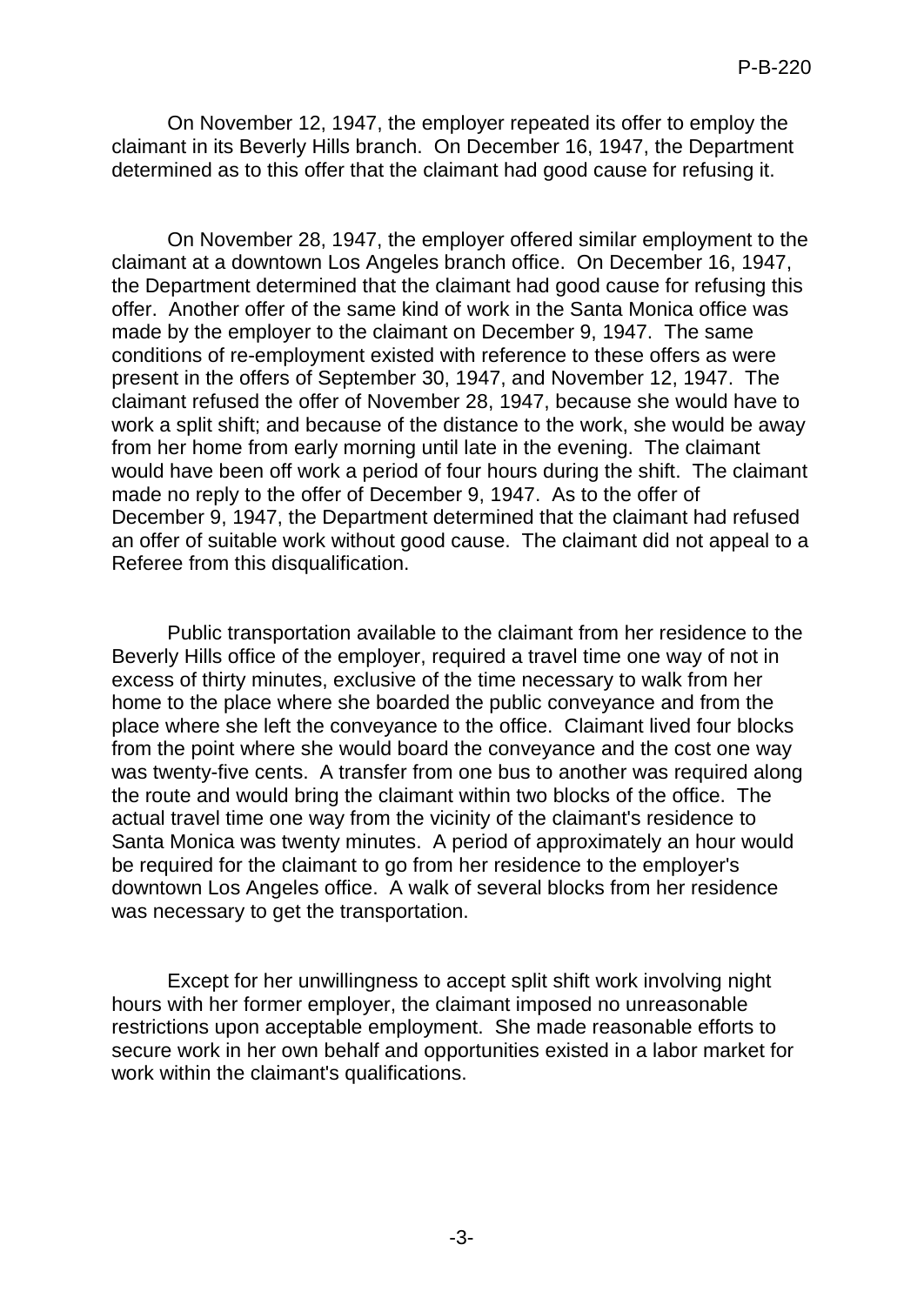The employer contends that the claimant should be held not available for work because of her refusal without good cause to accept suitable work when offered to her.

#### REASON FOR DECISION

The first issue to be considered herein is whether the claimant had good cause for refusing the offers of work made to the claimant by the appellantemployer.

Since the claimant did not appeal the Department's determinations disqualifying her for refusing the offers of work made on September 30 and December 9, 1947, they have become final and are not before us in this appeal. The Referee was therefore without jurisdiction to pass upon the determination of October 24, 1947, made with respect to the offer of September 30, 1947. There is before us in the instant appeal only the Department's determination of December 16, 1947, made with respect to the claimant's refusals of the employer's offers of work on November 12 and November 28, 1947.

This Appeals Board has held that an individual's objection to split shift hours involving night work constitutes a personal preference and not a compelling reason such as would constitute good cause for refusal of suitable employment (see Benefit Decision 2816-5622). In reaching the conclusion that the hours of work offered the claimant were not unusual or unreasonable we considered the custom of the telephone industry to operate on a twenty-four hour basis (see Benefit Decision No. 2074-4431).

The offer made to the claimant on November 12, 1947, to work as a telephone operator in her home community, involving a travel time of thirty minutes or less was an offer of suitable work which the claimant had no good cause for refusing. We hold, therefore, that she is subject to disqualification for benefits provided in Section 58(a)(4) of the Unemployment Insurance Act (now section 1257(b) of the code). However, the offer of November 28, 1947, involved a travel time from the claimant's residence to work of one hour. Considering the fact that such work would be on a split shift and a likelihood of two round trips to and from work daily, it is our opinion that the offered work was not suitable. We hold that the claimant had good cause for refusing this offer and is not subject to disqualification therefor.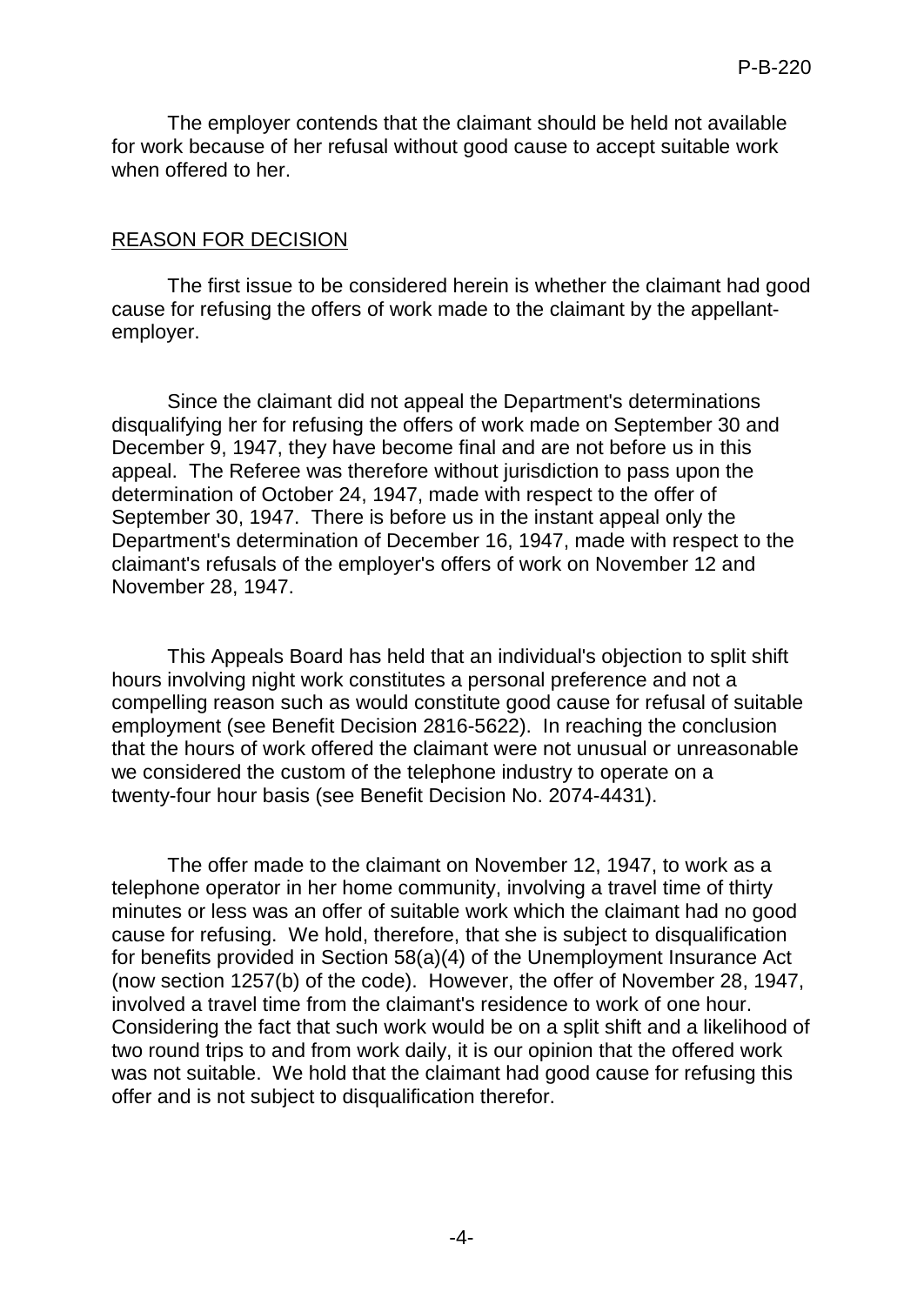In this proceeding the employer raises the issue that claimant should be held not available for work because of her refusal without good cause to accept suitable work when offered to her.

In order to be eligible for unemployment insurance, a claimant must among other conditions be available for work. Section 57(c) of the Act (now section 1253(c) of the code) imposing this condition of eligibility has been construed by this Appeals Board in numerous decisions to require a claimant to be in a labor market where there is a reasonable demand for his or her services, and without unreasonable restrictions or limitations on acceptable work, either self-imposed or created by force of circumstances, so that it may be found that the claimant is genuinely in that labor market ready, willing and able to accept suitable employment. It should be noted that the Act also provides in Section 58(a)(4) (now section 1257(b) of the code) that a claimant who refuses to accept an offer of suitable work without good cause shall be disqualified for benefits for the term specified in Section 58(b) (now section 1260 of the code). In other words the mere refusal of a work offer without good cause does not of itself operate to render a claimant unavailable for work.

The employer contends in effect that the decision of this Appeals Board in the matter of Clione Maxon, Benefit Decision 4587-6193, is conclusive on the issues herein and that the claimant's refusals of offers of work without good cause have rendered her unavailable for work and ineligible for benefits.

In numerous cases, this Board has held, in effect, that a claimant's employability must be reasonably free from restrictions so that there remain substantial probabilities that the claimant will again be gainfully employed. In other cases, we have held that where a claimant imposes limitations excluding a substantial field of employment opportunities and is not motivated in so doing by compelling reasons, the claimant thereby renders himself not available for work. However, restrictions which have left substantial employment opportunities open to the claimant have not been held to render a claimant ineligible for benefits. Thus in Benefit Decision 2695-5422, we held that:

"Although the claimant restricted himself to work during daytime hours, the limitation in itself is not sufficiently restrictive to render a claimant unavailable when, in fact, as shown by the record herein, there is daytime work available during the period for which benefits are claimed."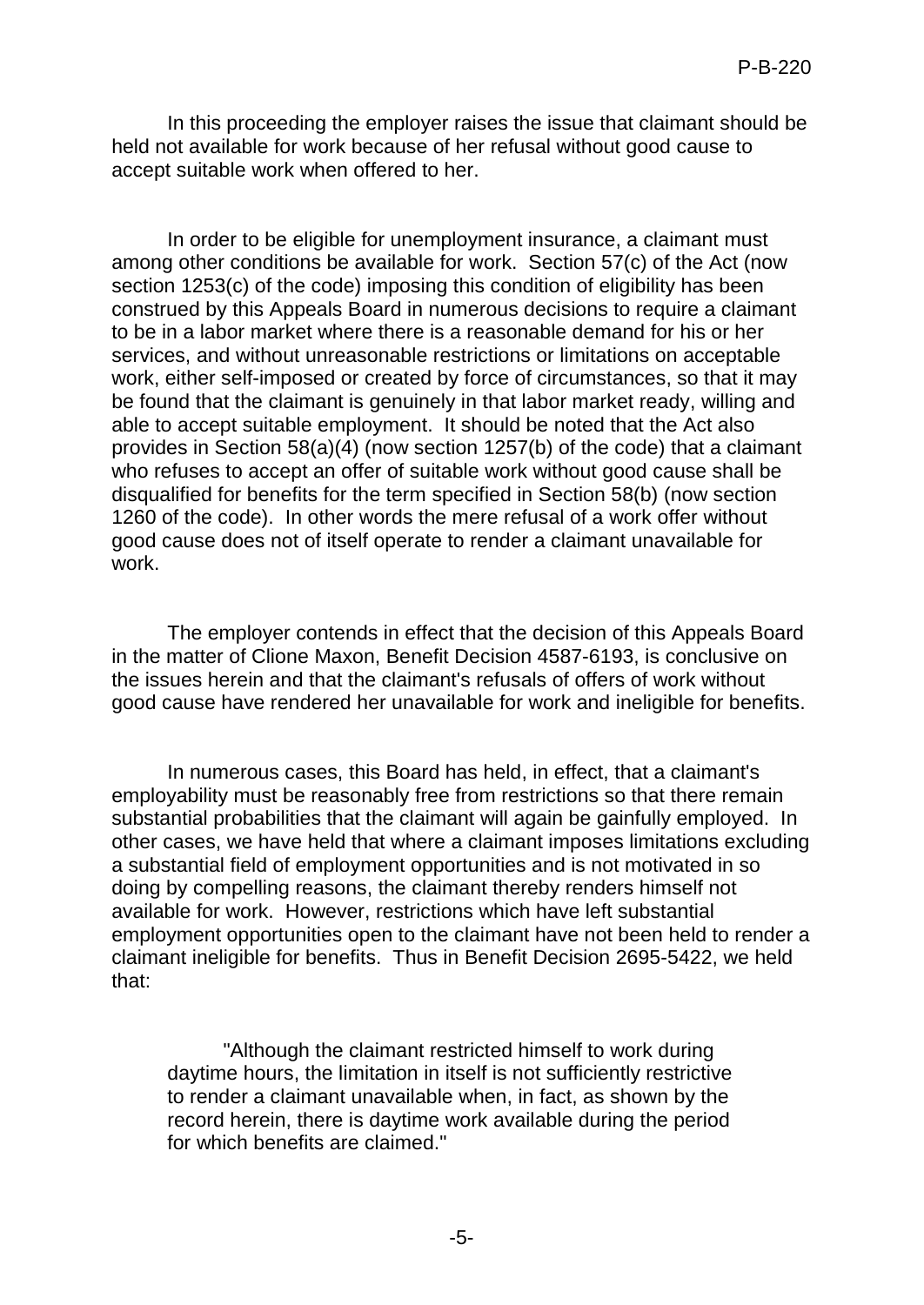Similarly restrictions imposed by a claimant for compelling reasons have been held to be consistent with a status of availability upon a showing that there remained a labor market in which there were reasonable prospects that the claimant could obtain suitable work. (See Benefit Decision 4601-8380)

A careful reading of the Maxon case, supra, does not indicate a departure by this Appeals Board from the principles which have long been established in the administration of the Unemployment Insurance Act. In that case, the claimant voluntarily terminated employment in an occupation which she had pursued for fifteen consecutive years. The crux of that case lies in the following language of this Appeals Board:

"The claimant herein did not merely refuse a designated offer of employment; she made herself unavailable for a substantial field of suitable work; in fact, as far as the record discloses, for the only suitable work in which the claimant had any reasonable prospects of becoming employed." Underscoring added)

It is not believed that the Maxon case is authority for the proposition that an individual who holds a reasonably competitive position in a labor market for services of the kind which he is qualified to perform is committed to continue in the employ of a particular employer, regardless of the number of workers on its payroll, on pain of losing his rights under the Unemployment Insurance Act.

Reviewing the evidence adduced in the instant proceedings, consideration must be given to the fact that the claimant is twenty years of age, has worked for the employer full time for only a period of nine months, has had two years of college education and has qualifications which render her adaptable to the demands of the labor market in other occupations. Further note is taken of the fact that claimant has not imposed any restrictions upon her employability other than that to be inferred from her nonacceptance of the employer's repeated work offers. Despite such a restriction, the probabilities that she could find employment of an acceptable character seem good. She has been enhancing such prospects by making reasonable efforts on her own behalf to find such work. Weighing all the evidence in the instant proceeding, it is apparent that there is a wide field of potential employment open to the claimant and acceptable to her and that the claimant is genuinely in this labor market, ready, willing and able to accept suitable work if she succeeds in finding it. It is, therefore, our opinion that the claimant meets the eligibility requirements of Section 57(c) of the Act (now section 1253(c) of the code).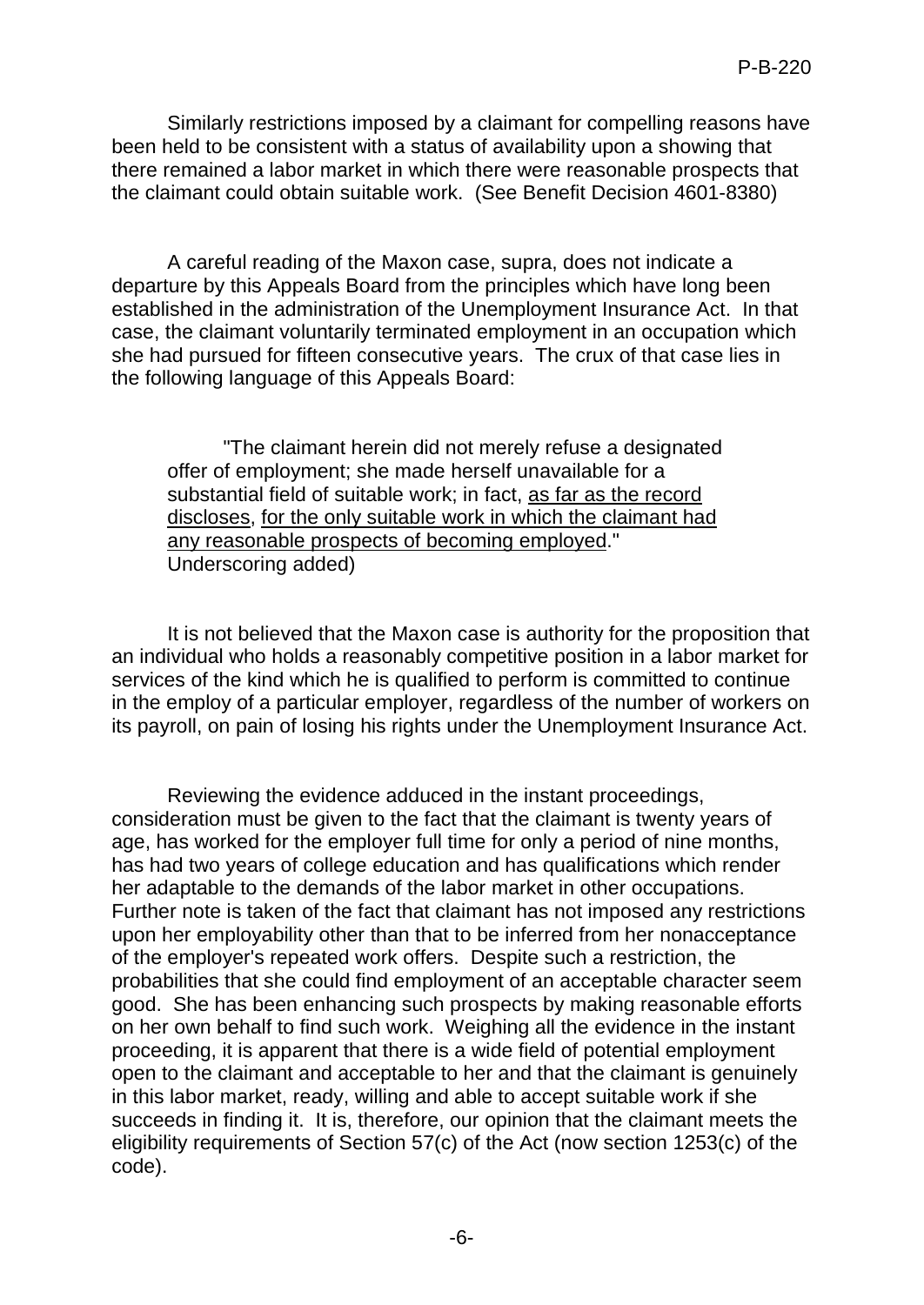## **DECISION**

The decision of the Referee is modified. The claimant is disqualified for benefits for five weeks subsequent to the week in which November 12, 1947, falls in which she first registers for work in accordance with the provisions of Section 58(b) of the Act (now section 1260 of the code). Benefits are denied for this period.

Sacramento, California, February 5, 1976.

## CALIFORNIA UNEMPLOYMENT INSURANCE APPEALS BOARD

DON BLEWETT, Chairperson

MARILYN H. GRACE

CARL A. BRITSCHGI

RICHARD H. MARRIOTT

DISSENTING - Written Opinion Attached

HARRY K. GRAFE